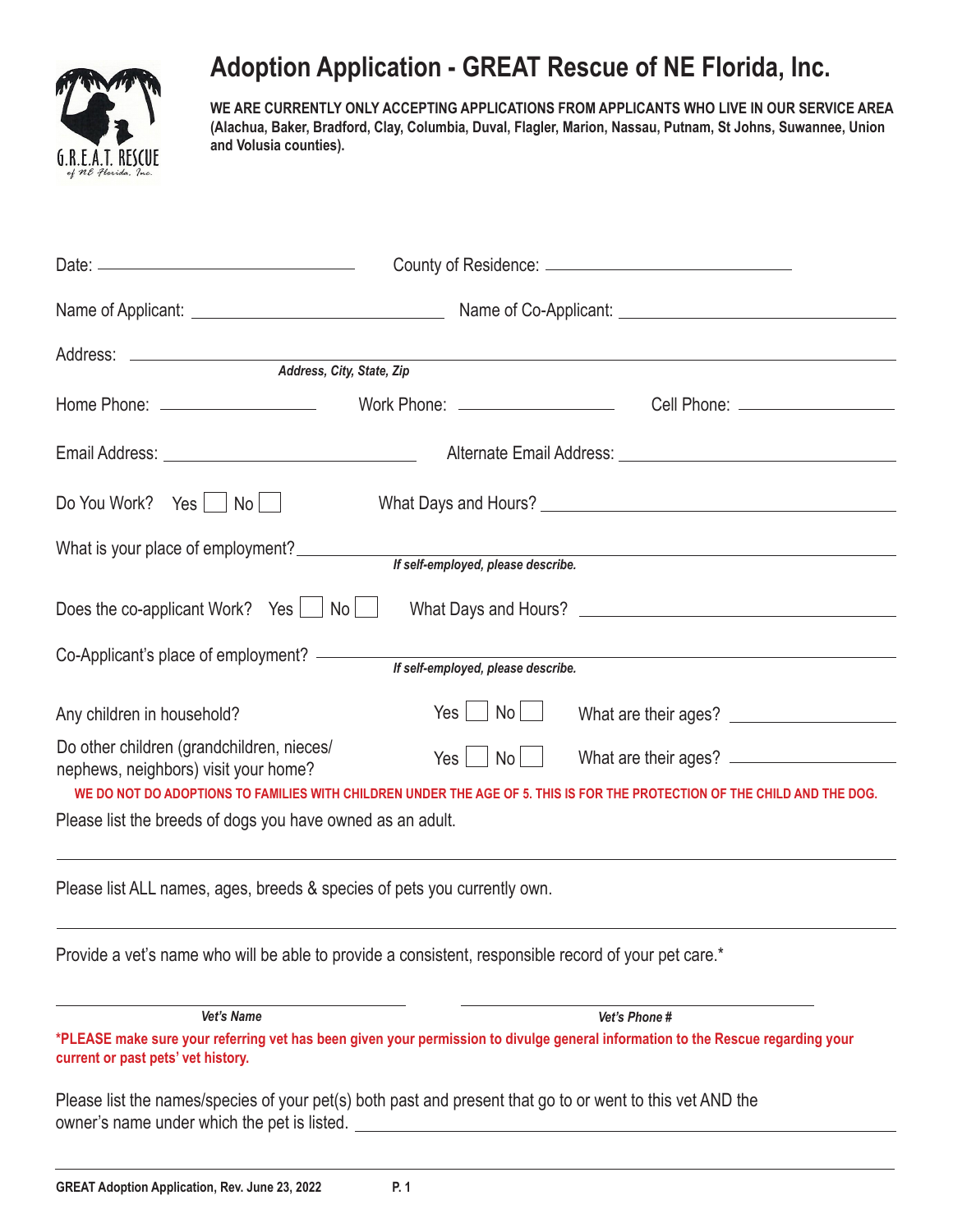| $Yes \nightharpoonup No$<br>Will you use this Vet for your GREAT Golden? |  |
|--------------------------------------------------------------------------|--|
|--------------------------------------------------------------------------|--|

| Y<br>es | N٥ |  |
|---------|----|--|
|---------|----|--|

If no, provide the name and phone number of the new vet.

| Vet's Name                                                                                                                                                                                       | Vet's Phone #                                                                                                                                                                                       |  |  |  |
|--------------------------------------------------------------------------------------------------------------------------------------------------------------------------------------------------|-----------------------------------------------------------------------------------------------------------------------------------------------------------------------------------------------------|--|--|--|
| Where do/did you purchase heart worm preventative for your pet?                                                                                                                                  | If not from your vet, please provide a copy of your latest receipt for heart worm preventative purchased by attaching to this application.                                                          |  |  |  |
| showing where your pet will spend most of his/her time.                                                                                                                                          | Please include with your application, a photo of your fenced yard and at least 2 photos of the interior of your home,                                                                               |  |  |  |
|                                                                                                                                                                                                  |                                                                                                                                                                                                     |  |  |  |
|                                                                                                                                                                                                  |                                                                                                                                                                                                     |  |  |  |
|                                                                                                                                                                                                  |                                                                                                                                                                                                     |  |  |  |
|                                                                                                                                                                                                  |                                                                                                                                                                                                     |  |  |  |
|                                                                                                                                                                                                  |                                                                                                                                                                                                     |  |  |  |
|                                                                                                                                                                                                  |                                                                                                                                                                                                     |  |  |  |
|                                                                                                                                                                                                  |                                                                                                                                                                                                     |  |  |  |
|                                                                                                                                                                                                  |                                                                                                                                                                                                     |  |  |  |
|                                                                                                                                                                                                  | Are you willing to take responsibility of this pet for 10 or more years?<br><u>Example 20 non-and the manual contract of the substance of the set of the set of the set of the set of the set o</u> |  |  |  |
|                                                                                                                                                                                                  |                                                                                                                                                                                                     |  |  |  |
| Do you have a fence? Yes $\Box$ No $\Box$                                                                                                                                                        | Do you have a doggie door? Yes $\Box$<br>No l                                                                                                                                                       |  |  |  |
| Please describe fence (i.e. height, type, area of yard covered)                                                                                                                                  |                                                                                                                                                                                                     |  |  |  |
| Tell us about yourself, your family (include children's ages, if any), your hobbies, activities, travel and weekly routine, and<br>how the Golden will fit into your current lifestyle/schedule. |                                                                                                                                                                                                     |  |  |  |
|                                                                                                                                                                                                  |                                                                                                                                                                                                     |  |  |  |
| Which Petfinder dog are you interested in adopting?<br>What age/sex Golden are you seeking? (Please check all that apply.)                                                                       | See https://www.petfinder.com/pet-search?action=1&shelter_id=FL358&preview=1.                                                                                                                       |  |  |  |
| Puppy - Male<br>Young Adult - Male<br>Puppy - Female<br>Young Adult - Female                                                                                                                     | Senior - Male<br>Adult - Male<br>No preference<br>Senior - Female<br>Adult - Female                                                                                                                 |  |  |  |
|                                                                                                                                                                                                  | Plasse he sware that there is typically a long waiting list for punnies and young adult dons If you selected a nunny and/or                                                                         |  |  |  |

Please be aware that there is typically a long waiting list for puppies and young adult dogs. If you selected a puppy and/or young adult as your choices above, please indicate what other ages you would consider, if any.